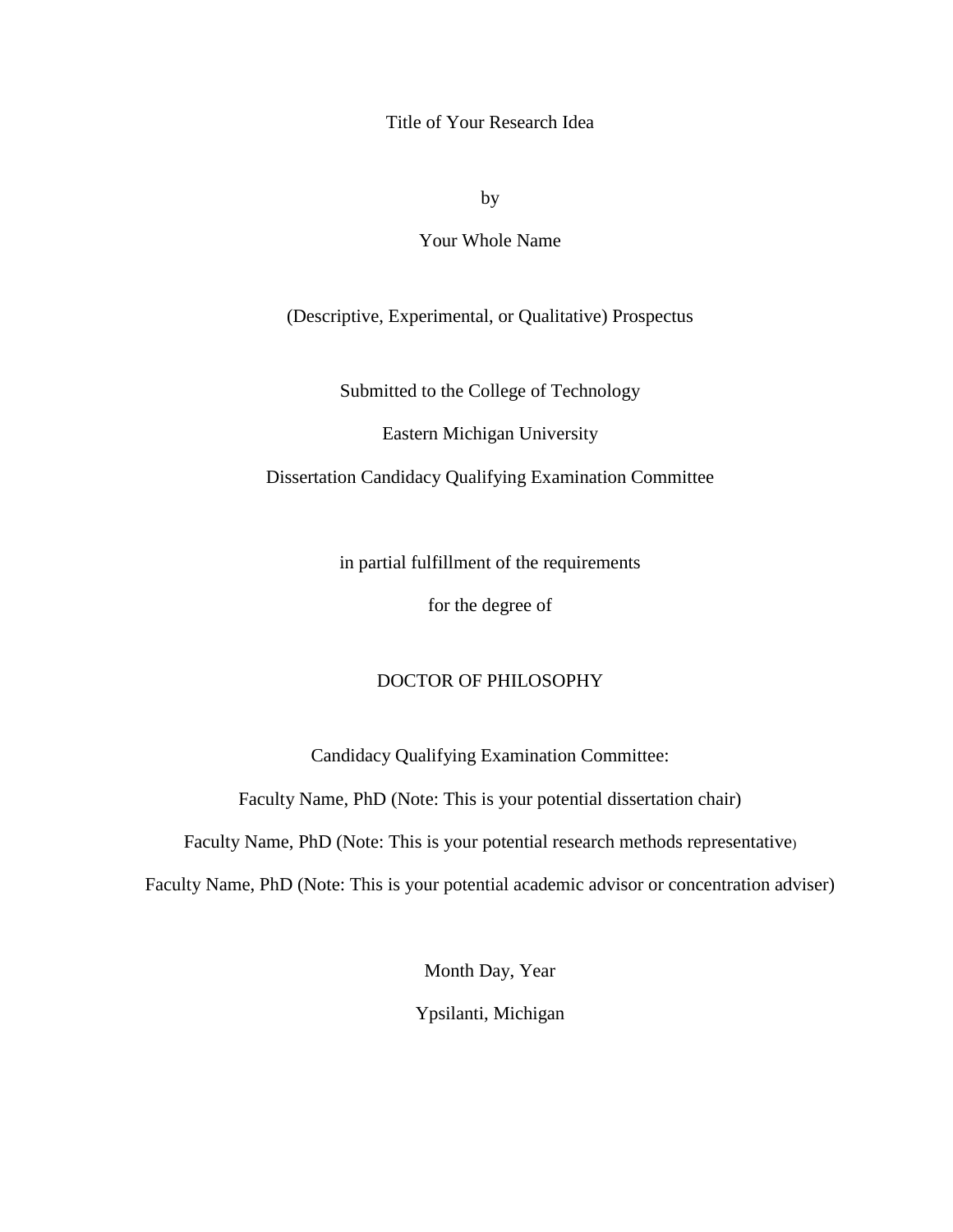## **Table of Contents**

(Delete this text; include only the TOC.) The wording of headings in the Table of Contents must correspond exactly to the wording of those headings in the text. Include a listing of the preliminary pages with page number references (except for the title page and the Table of Contents pages themselves). Ellipsis marks (also called "dot leaders") to page number references are required.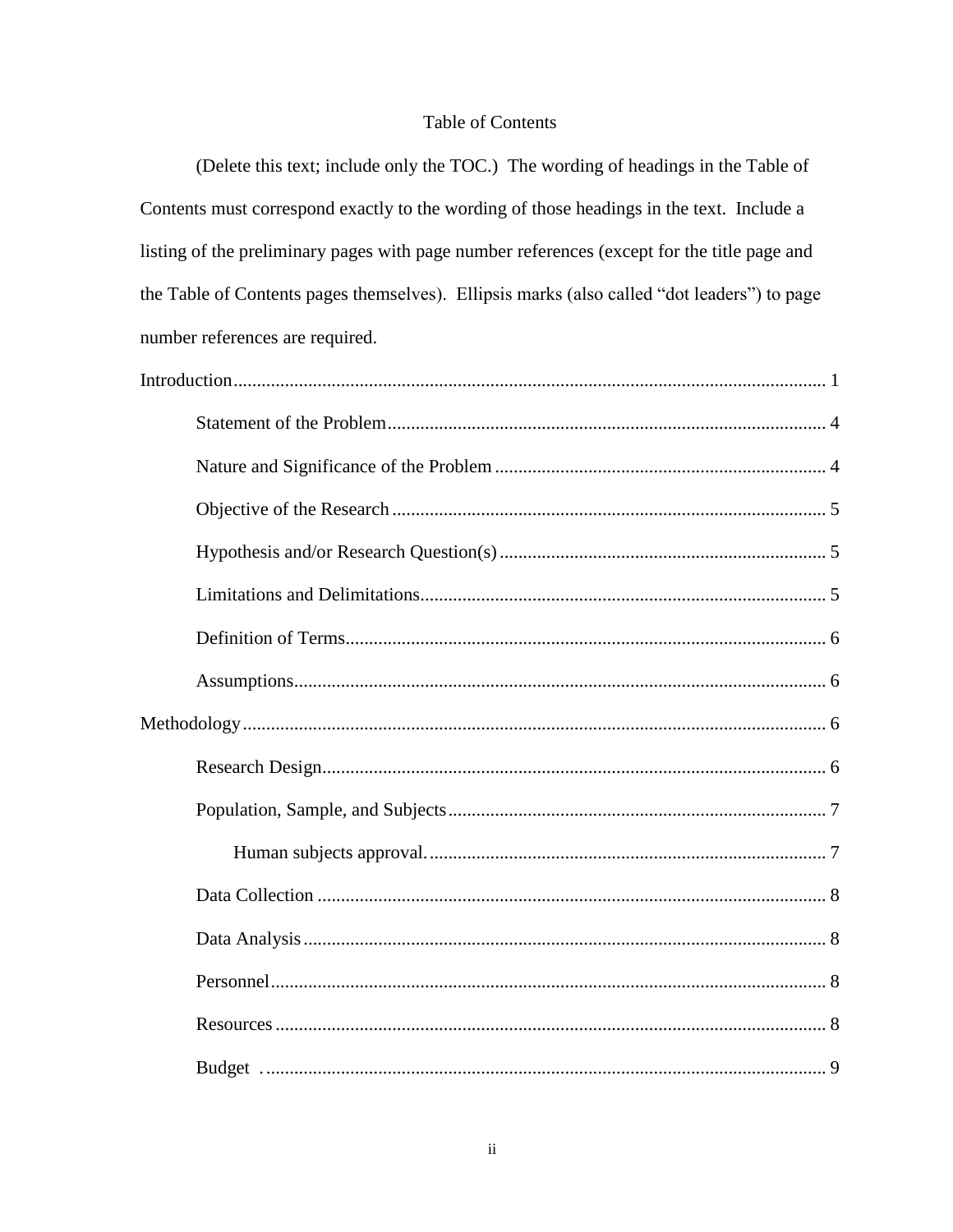| Appendix D: COT PhD Dissertation Candidacy Qualifying Examination Policy  19 |
|------------------------------------------------------------------------------|
|                                                                              |
|                                                                              |

# List of Figures

| (Delete this text. Include only the Table of Figures.) If your prospectus contains two       |
|----------------------------------------------------------------------------------------------|
| or more tables, you must create a List of Tables. Likewise, if you have two or more figures, |
| create a List of Figures. Format these lists as you would a Table of Contents. All lists     |
| should be referenced in the Table of Contents in the preliminary pages section. Double       |
| check all titles to make sure they are identical from text to table.                         |
|                                                                                              |
|                                                                                              |

## [Figure 2. Sample levels of headings, APA Style Headings, 6th Edition](#page-16-1) ................................ 14

## List of Tables

|--|--|--|--|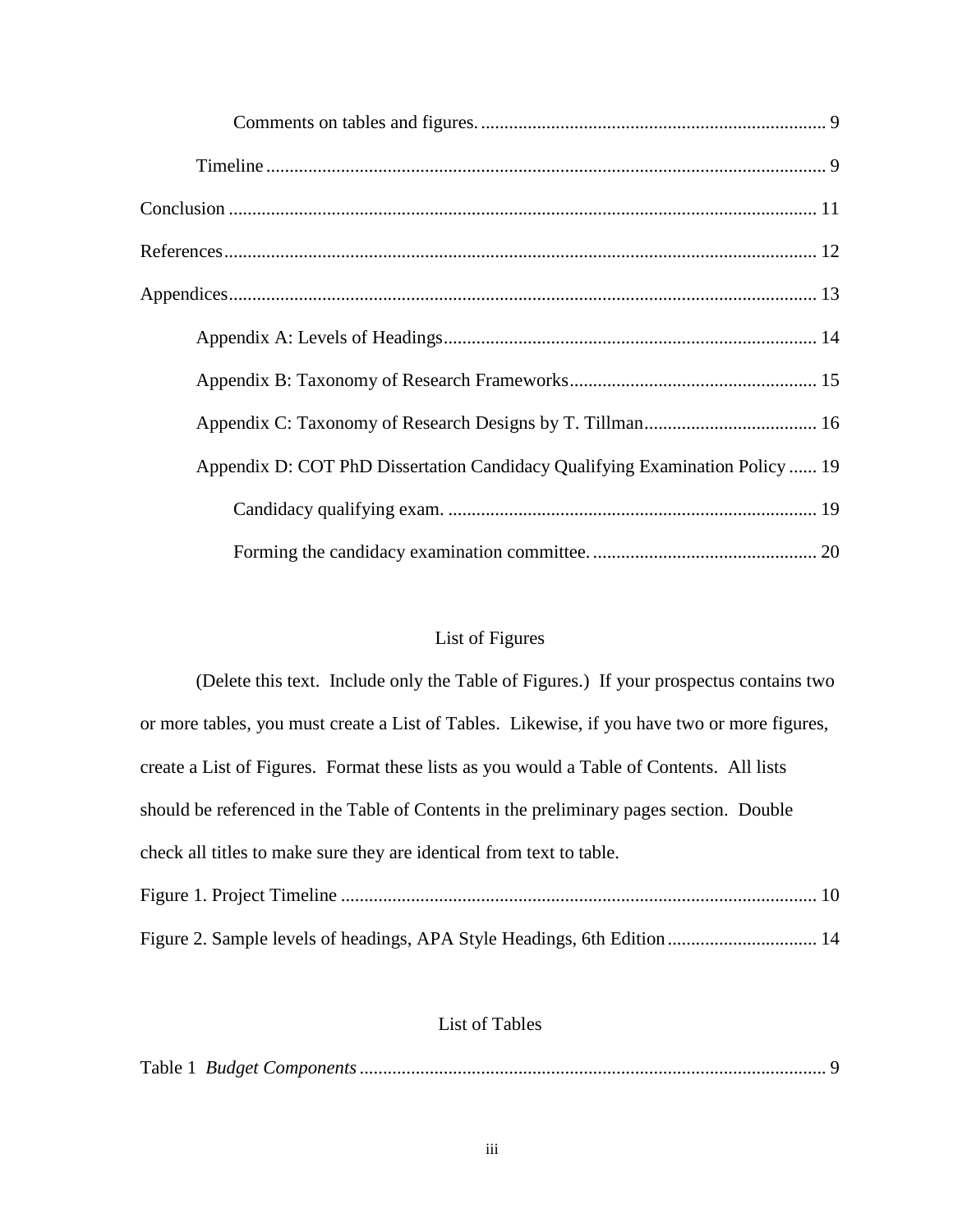#### **Introduction**

<span id="page-3-0"></span>(Replace the following text with your introduction.)

Begin with a short opening statement that introduces and generally describes your prospectus. This should be one to three short succinct paragraphs that will lead into your specific statement of the problem, given in the next section. The format for the paper requires that it:

- (a.) Have 1" top, bottom, and right side margins with 1.25" left margin;
- (b.) Be typed and double spaced using a serif (e.g., Times) 12 point font with no right margin justification
	- a. Tables, figures, and block indented quotes may be single or one-andone-half spaced
	- b. Table of Contents, List of Tables, List of Figures, and References must be double spaced
	- c. Captions must be double spaced; captions associated with figures have single spacing between the figure and the caption (Note: tables have captions above and figures have captions below)
	- d. Table notes are single spaced with single spacing between the table and the notes;
- (c.) Show bottom centered page numbers, using small Roman numerals for the preliminary pages and after inserting a section break use Arabic numerals for the body of the text, counting but not numbering the first page of text or the cover page; and
- (d.) Be formatted to utilize three or four levels of headings (Eastern Michigan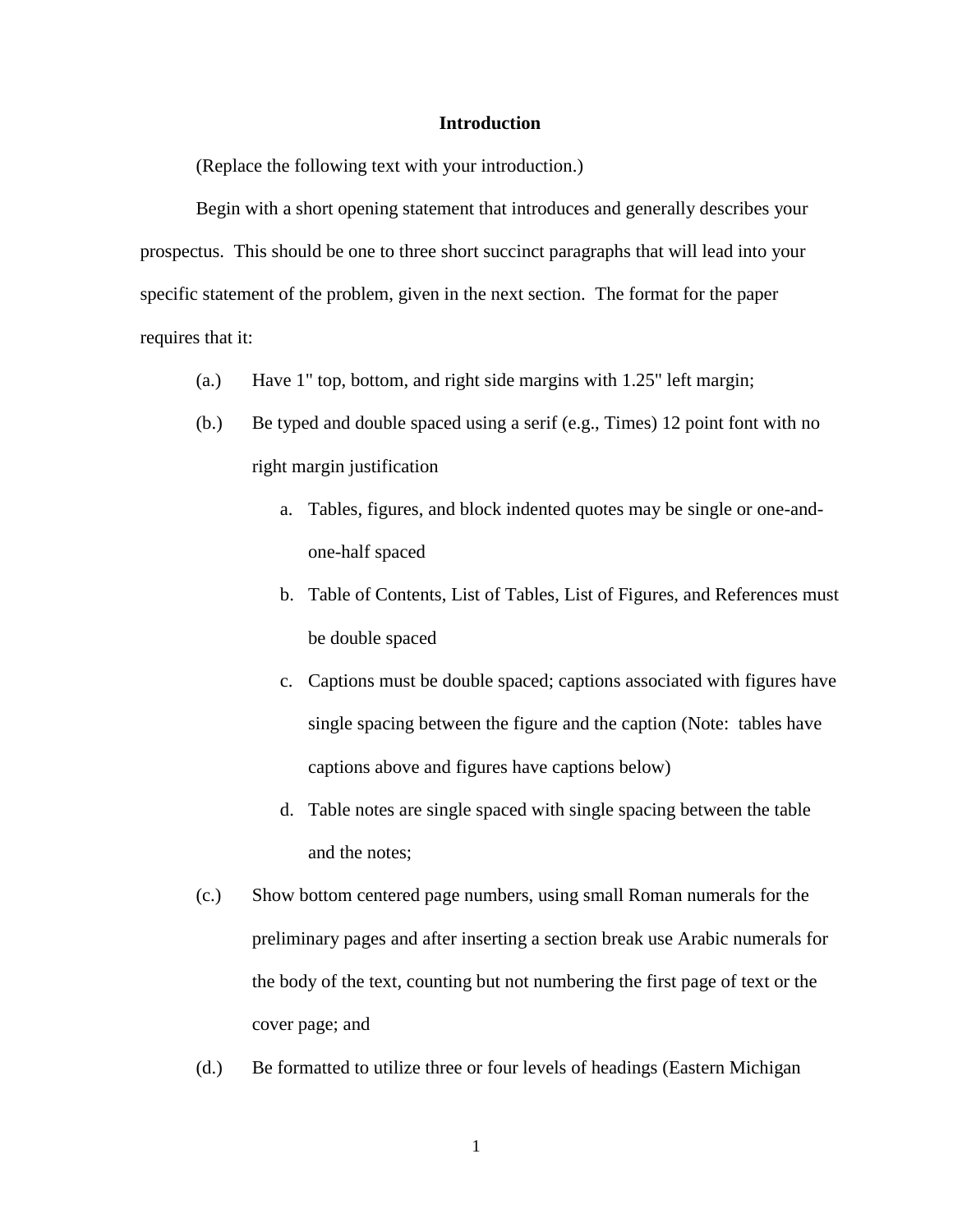University, 2012a).

Utilize American Psychological Association (APA) style (American Psychological Association, 2009) or the most current edition throughout. Do not place in a binder, use just one staple in the upper left corner of the prospectus.

Pagination can be tricky. The following guidelines should be followed.

- (a.) The title page is page one, but it is not numbered.
- (b.) Preliminary pages (after the title page and up to and including the List of Tables and/or List of Figures pages) are numbered in lower-case Roman numerals.
- (c.) After inserting a section break, the body of the text and supplementary pages are numbered with Arabic numerals. The first page of text is p.1, but it is not numbered.
- (d.) All chapters or major sections should begin on a new page.
- (e.) A subsection heading should not be the last line at the bottom of a page.

Use of the features available in your word processor is highly recommended to ensure proper formatting holds across different screen resolutions, printers, etc. Note that all of these features are already built into this template, which is designed for use with Microsoft® Word® 2007 and later. Particularly valuable features include:

- (a.) Use of headings and captions to facilitate Table of Contents, List of Tables, and List of Figures creation.
- (b.) Citation manager to simplify ensuring that all citations have reference list entries and vice versa (Cautionary note: citation managers are not perfect and may not conform to APA in some instances).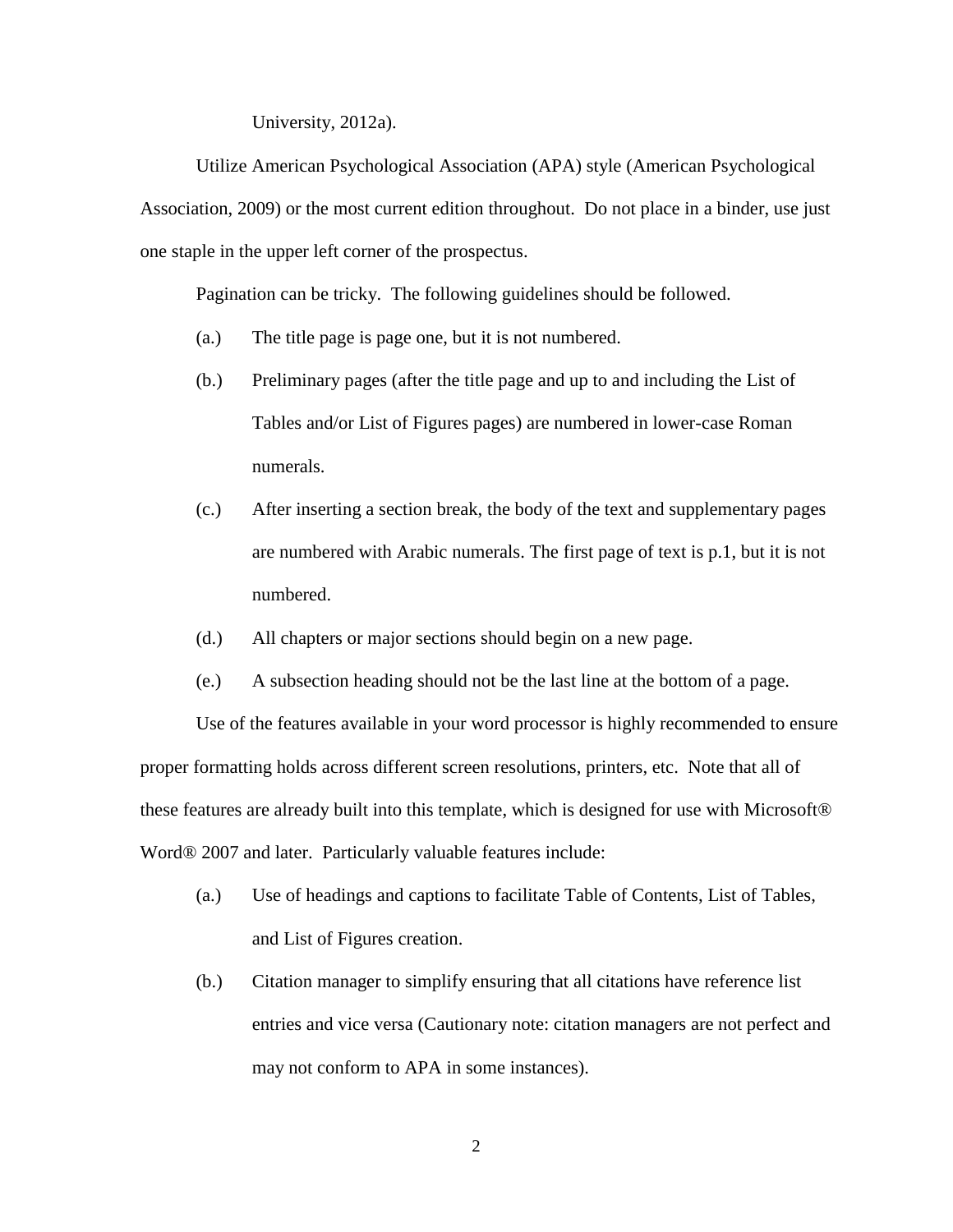- (c.) Tabs rather than multiple spaces for indentation.
- (d.) Widow control so headings are on the same page with the associated text.
- (e.) Links to connect referenced material within the document (e.g., Table 1 shows  $\ldots$  – use a link to Table 1 rather than typing it) to make sure they stay connected and in proper order during editing.

In addition, when saving your document as a PDF file, it is very helpful to readers to maintain the links (aka "bookmarks"). This is an optional setting when saving the file to PDF format.

The following are a few reminders regarding the prospectus.

- (a.) Any points that you want to make in the prospectus must be supported by citations of research efforts and/or theory.
- (b.) References should include classic texts and seminal research efforts as well as current sources that have been published within the past five years. Literature should represent all relevant aspects of the topic.
- (c.) Secondary citations/sources are not appropriate. If the writer cannot find and verify the primary source of an original quote or passage, the citation may not be used.
- (d.) Popular magazines, such as *US News and World Report*, *Newsweek*, and *Time*, are inappropriate sources to cite.
- (e.) Popular Web sites, such as *Wikipedia* and *Cliffs Notes*, are also inappropriate sources to cite.
- (f.) People are referred to as "who" and not "that."
- (g.) Commas and periods are inside quotation marks (e.g., ". . . documentation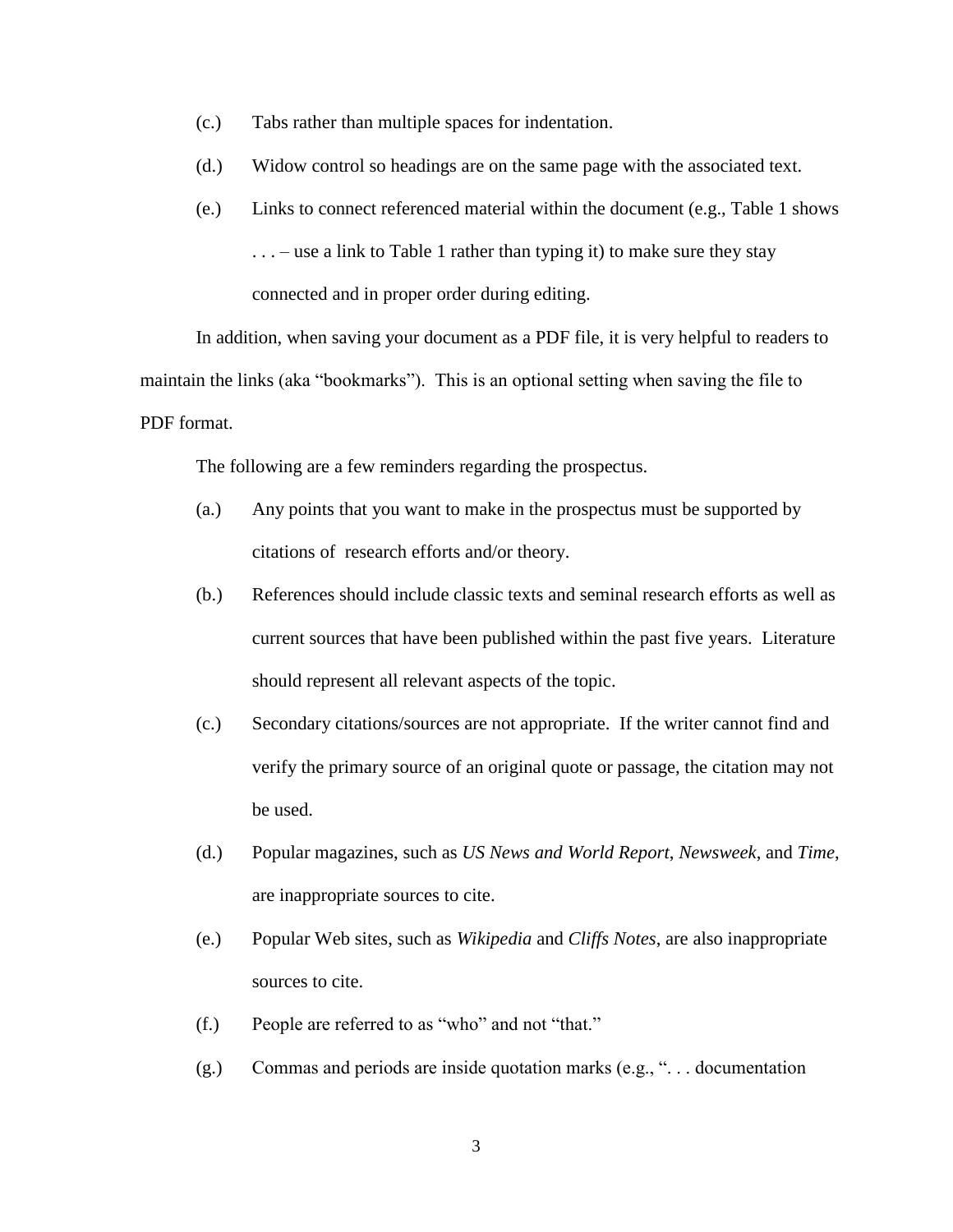provided.").

- (h.) "et al." ends with a period.
- (i.) Single quotation marks are used ONLY within double quotation marks.

#### <span id="page-6-0"></span>**Statement of the Problem**

(Replace the following text with your statement.)

This should be a clear, precise, formal statement of the problem. This is not the objective of the study, hypothesis, or research question, but the underlying problem or gap in knowledge that has caused a need for research.

#### <span id="page-6-1"></span>**Nature and Significance of the Problem**

(Replace the following text with your nature and significance.)

This section should provide background information about the research problem and its relative significance. Develop a synthesized presentation of information obtained from an initial review of the literature, using at least eight (8) solid references related to the problem, and provide citations and/or quotations referring to the sources of the information you use. Note how past research has addressed the problem, and identify similarities or differences in their methodology or findings that have drawn you to study the problem. Possible causes of the problem and its effects, and possible results or benefits of research on the problem should be discussed. Give specific reasons why this proposed research is important and how it will contribute to the discipline. If the theoretical framework has been selected or created for your study, explain why it is appropriate and how it will be used. It is better to keep your introductory statement relatively short as long as the key definitions and stage has been set for the problem, and elaborate on the background of the study in this section.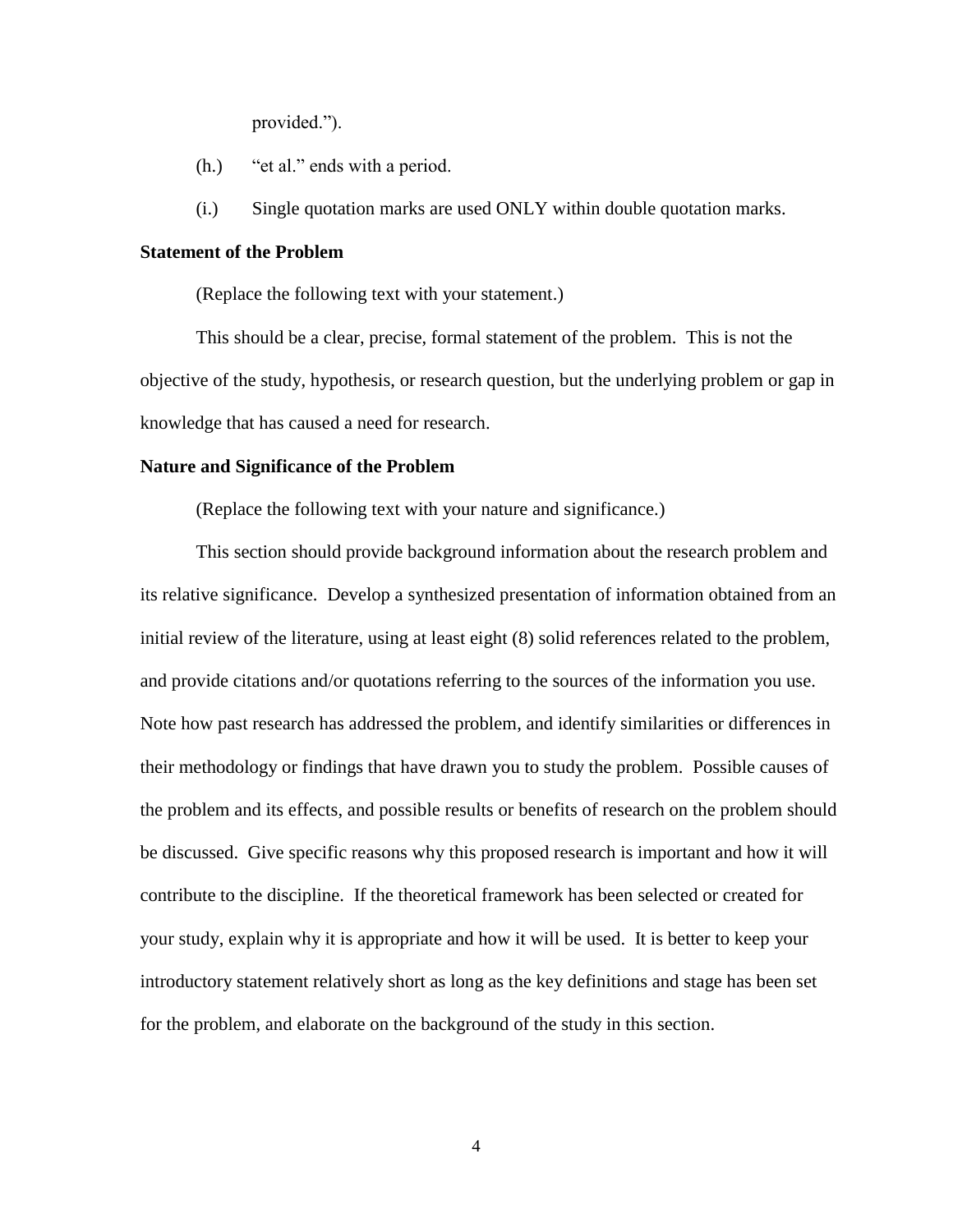#### <span id="page-7-0"></span>**Objective of the Research**

(Replace the following text with your objective.)

With regard to the problem, and its nature and significance, precisely and concisely state the objective(s) of your prospective research project. Briefly state the task or tasks that you hope to address with your research.

#### <span id="page-7-1"></span>**Hypothesis and/or Research Question(s)**

(Delete this paragraph; include only the question(s) and/or hypothesis(es).) This section should very precisely state the hypotheses and/or research questions that will be specifically investigated by your proposed research design. This is a result of carefully analyzing your statement of the problem and research objectives, in consideration of available background information and information obtained from your preliminary review of the literature.

Research Question: Hypothesis 1: Hypothesis 2:

Hypothesis 3:

#### <span id="page-7-2"></span>**Limitations and Delimitations**

(Replace this paragraph with your limitations and delimitations.)

Specify aspects of the study and methodology or conditions imposed by the design itself or not under the control of the researcher that may limit findings and outcomes. Also identify delimitations or conditions imposed by the researcher that may limit findings or outcomes.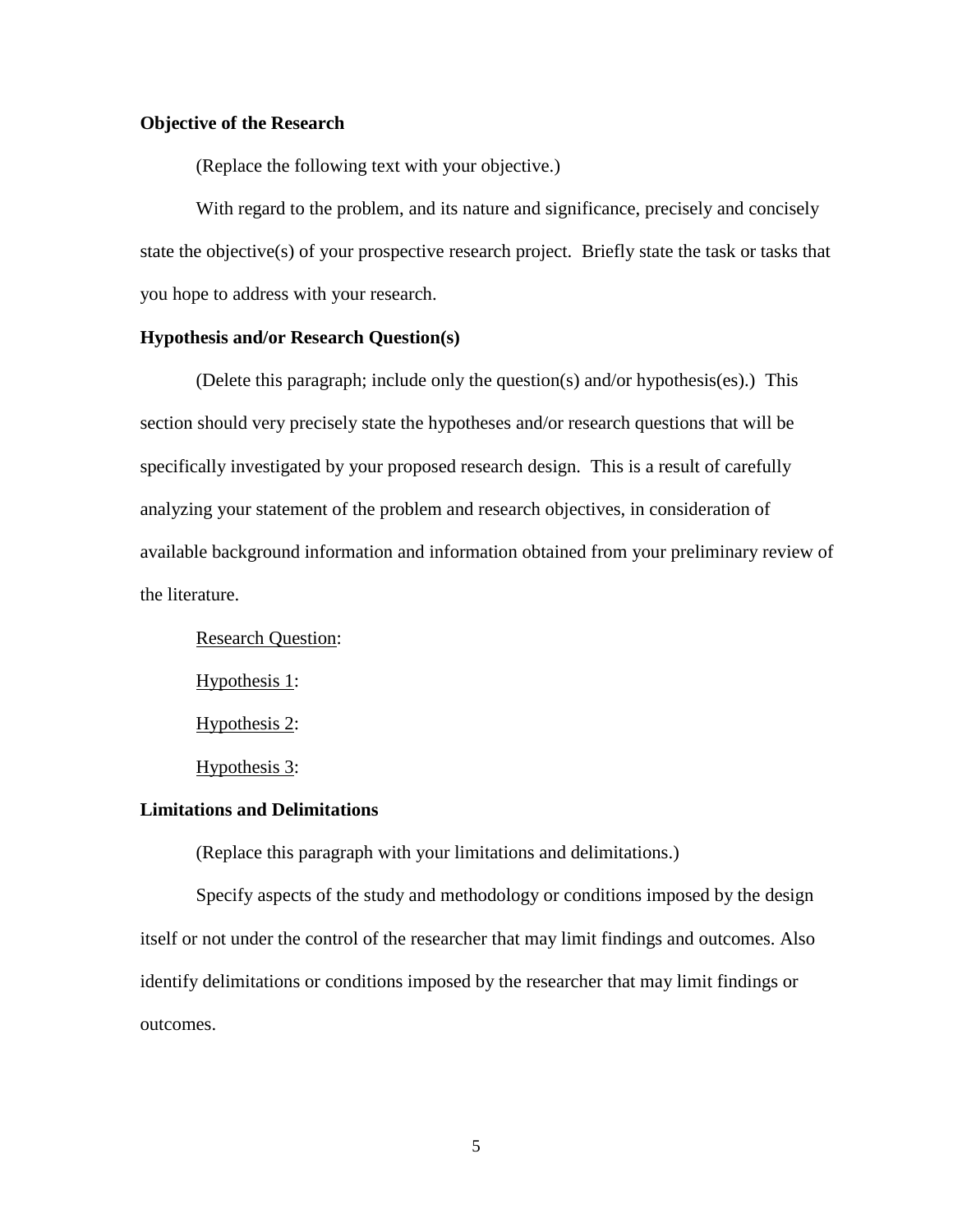In many qualitative studies, the boundaries of the study may be integrated into the discussion of context and framing of the issues and need not constitute a special chapter or section of the dissertation.

#### <span id="page-8-0"></span>**Definition of Terms**

(Delete this paragraph; include only the definitions.) Create a glossary to define the terms used in your study.

Term 1: Term 2: Term 3:

## <span id="page-8-1"></span>**Assumptions**

Assumption 1:

Assumption 2:

Assumption 3:

#### **Methodology**

<span id="page-8-2"></span>(Replace this paragraph with your introduction to the section.) Begin here with a short introductory statement that leads to the research design subsection and identify the general category of research to be used. Describe your proposed methodology/procedure in the following subsections. Describe the proposed research design and include the reasons for selecting each element of the methodology, identifying the advantages and disadvantages.

#### <span id="page-8-3"></span>**Research Design**

(Replace the following text with your design.)

Name and describe the generic research design to be used (see [Appendix B:](#page-17-0) 

[Taxonomy of Research Frameworks\)](#page-17-0), based on cited references about that research design,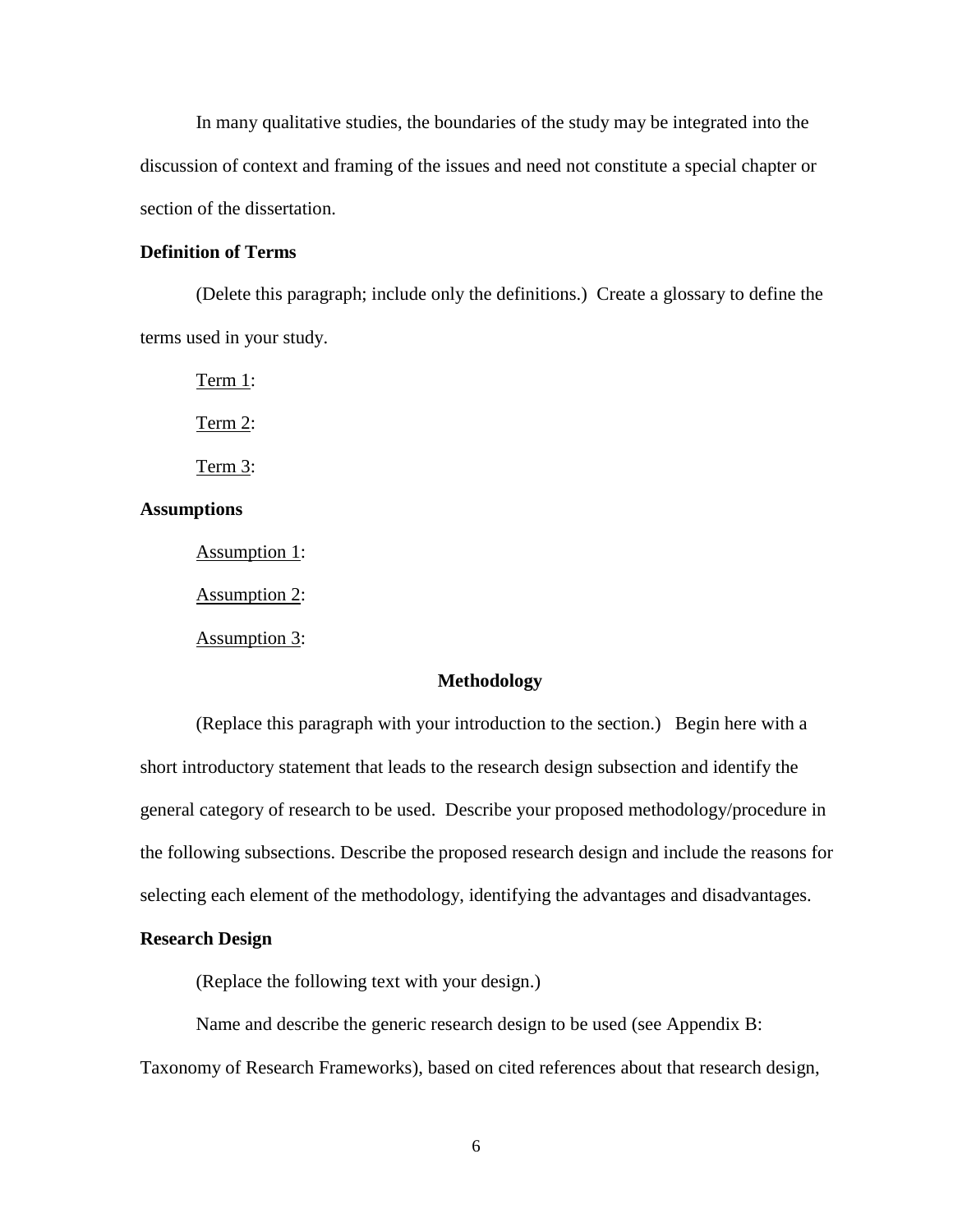and explain why that design is appropriate for the research problem. The design must utilize either a qualitative, descriptive, or experimental methodology (see [Appendix C: Taxonomy](#page-18-0)  [of Research Designs](#page-18-0) by T. Tillman). Although mixed-model methods may be utilized, the research must still be fundamentally classified as a qualitative, descriptive, or experimental design (Tillman, 1998) for the purposes of your candidacy qualifying examination (Eastern Michigan University, 2012b). Describe how any threats to internal validity will be minimized.

#### <span id="page-9-0"></span>**Population, Sample, and Subjects**

(Replace this text with a description of your data sources and in appropriate, a description of the desired population. )

Specifically state the population the study is trying to describe or generalize to, the sample taken from that population, and the sampling technique to be used. Specify how threats to external validity are being controlled if generalization to a population is a goal. However, not all types of research use populations and/or samples. If a population and/ or sample will not be used, state why not, and what or who is being investigated in order to collect data.

#### **Human subjects approval (if applicable)**

<span id="page-9-1"></span>(If you plan to collect data or information from human subjects in any part of your research project (Eastern Michigan University, 2012a), you must obtain Human Subjects Review Committee approval. Include the following language or equivalent as appropriate for your research.)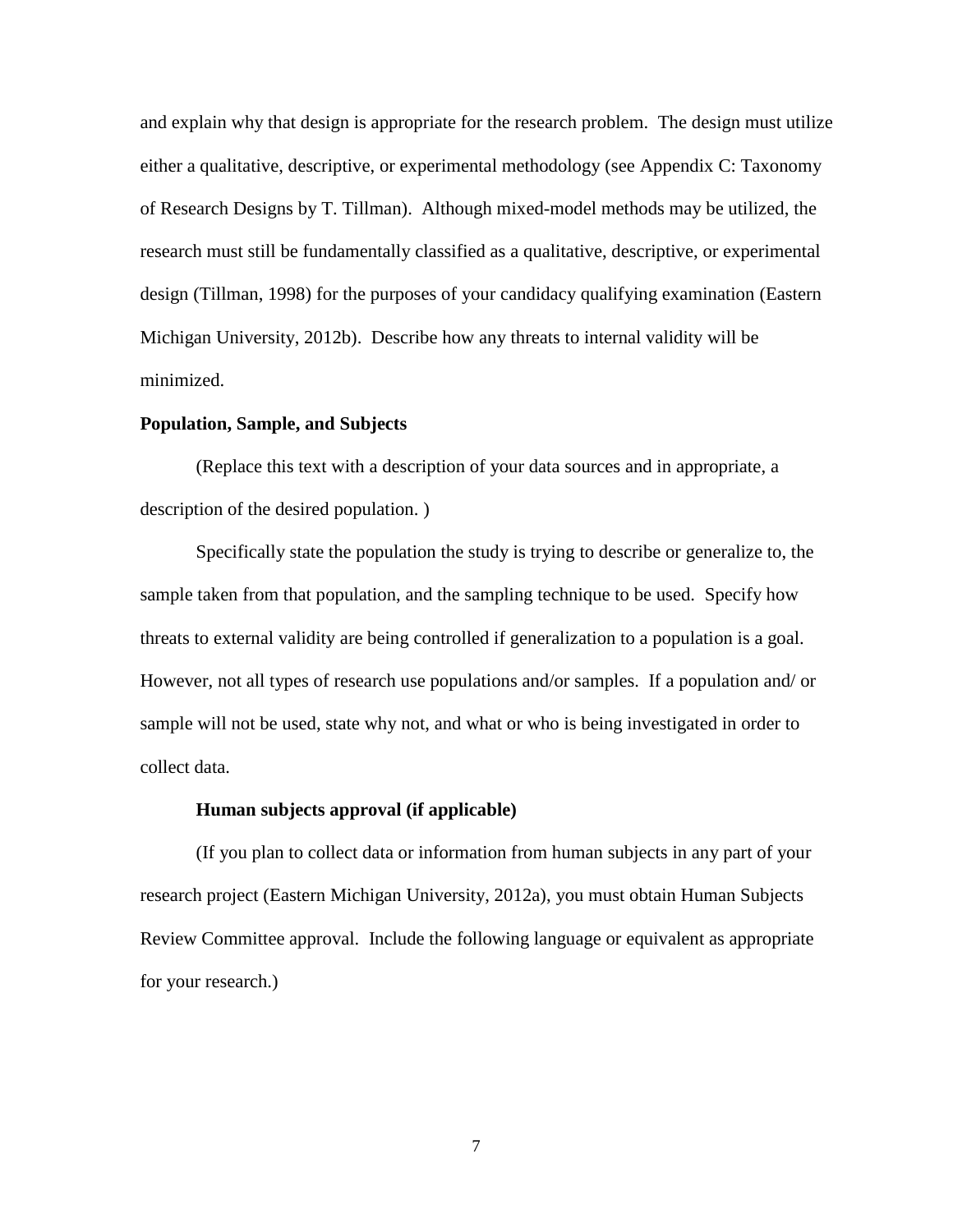Approval for this research is required from the University Human Subjects Review Committee, and the request for approval will be included in the dissertation proposal. The researcher has completed CITI training (if true at this point; required before proposal).

### <span id="page-10-0"></span>**Data Collection**

(Replace the following text with your collection plan along with the procedures that will be used to create any instruments or treatments needed for the purposes of the study.)

Describe how the generic research design will be specifically applied to your research situation. Describe the research environment, conditions, treatments (where applicable), and data collection instrumentation and techniques to be used. Describe how any instruments and/or treatments will be created. Describe how threats to construct validity will be minimized.

#### <span id="page-10-1"></span>**Data Analysis**

(Replace the following text with your analysis plan.)

Describe how the data will be analyzed in order to gather meaning from the data. Typically this section will begin with descriptive statistics for the data and be followed by the inferential analyses that are paired with each hypothesis for a quantitative effort. If using statistical analysis, you do not need to provide the actual formulas in the prospectus (actual formulas will be required in the formal dissertation proposal).

#### <span id="page-10-2"></span>**Personnel**

<span id="page-10-3"></span>(List and describe the people needed to conduct and/or support the research project.) **Resources**

(List and describe the materials, equipment, and facilities needed.)

8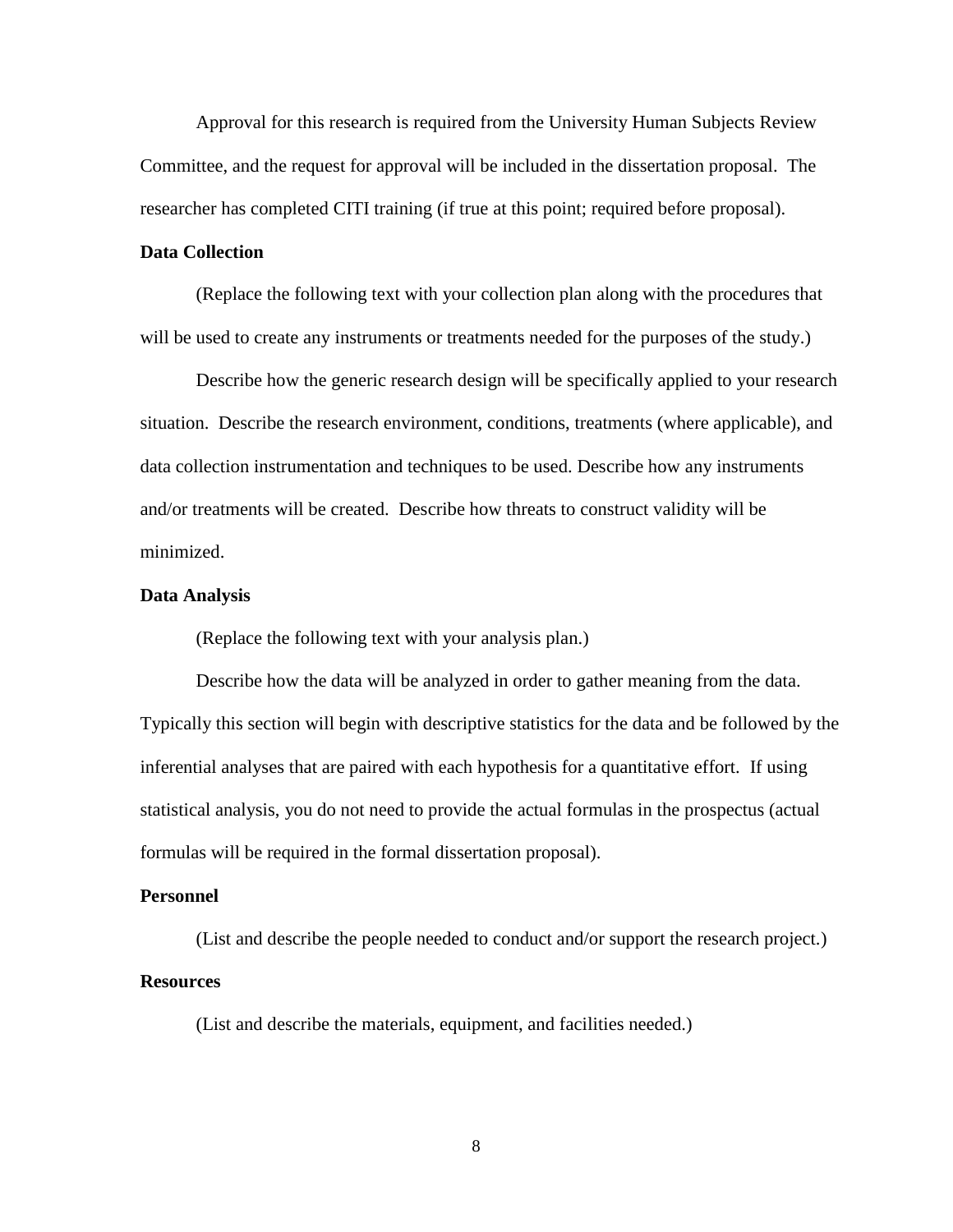#### <span id="page-11-0"></span>**Budget .**

(Provide a breakdown of the estimated total costs for the project.)

[Table 1](#page-11-3) contains a breakdown of the expected budget requirements for this research.

<span id="page-11-3"></span>Table 1 *Budget Components*

| Component   | Expected Cost |  |  |  |  |  |  |
|-------------|---------------|--|--|--|--|--|--|
| Component 1 | Cost 1        |  |  |  |  |  |  |
| Component 2 | Cost 2        |  |  |  |  |  |  |
| Component 3 | Cost 3        |  |  |  |  |  |  |

Note: Use this section for citations, explanations, etc. Every table must be referenced in the body of the document. Tables should stretch the full width of the text.

<span id="page-11-1"></span>**Comments on tables and figures.** Give each table or figure a specific and informative title. All tables and figures should be self-explanatory; any abbreviations should be explained in a legend, caption, or footnote beneath the table or figure according to the method and format prescribed by APA. Refer to each table or figure in the main text. Insert the table or figure shortly after the reference. Tables and figures should fit on a single page if possible. Place tables and figures as near as possible to the text that refers to them, rather than at the end of the section. The order of both the tables and figures must follow the sequence of your textual references. (Label tables and figures as described in the APA style guide.)

#### <span id="page-11-2"></span>**Timeline**

(Provide a research project schedule for the start, major steps, and finish dates of the project. This may consist of a Gantt chart or a list (work breakdown structure) of the major tasks to be completed with the start and finish dates listed for each major task.)

As shown in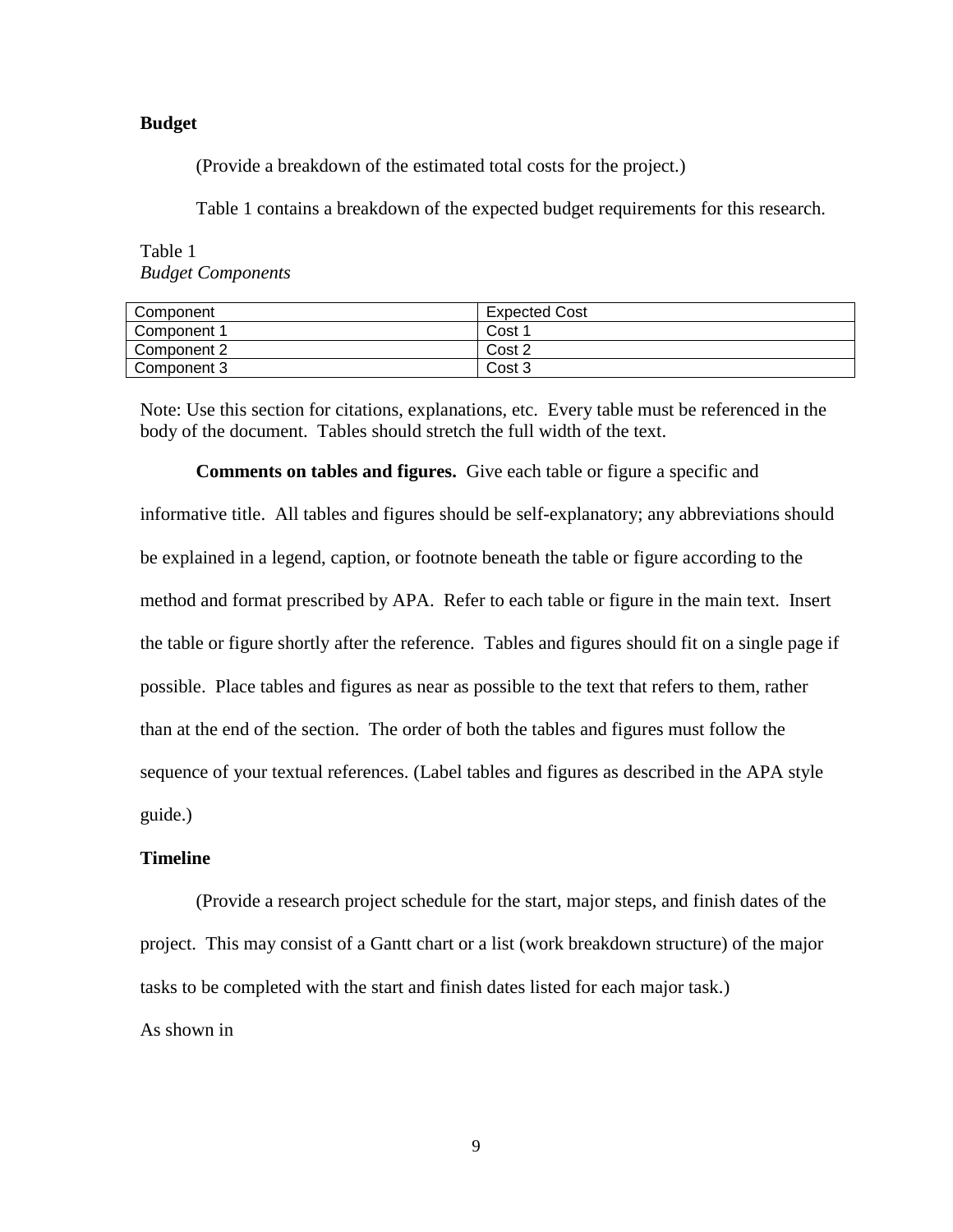[Figure 1,](#page-12-0) this project is expected . . . (Note: Every figure must be referenced in the body of the document.)

| ID.             |    | Task Name                          | Duration | Finish                | 2013    |                  |       |                  | 2014 |       |       |       |       |
|-----------------|----|------------------------------------|----------|-----------------------|---------|------------------|-------|------------------|------|-------|-------|-------|-------|
|                 | lo |                                    |          |                       | $Qtr$ 1 | Qtr <sub>2</sub> |       | Qtr <sub>3</sub> |      | Qtr 4 | Qtr 1 | Qtr 2 | Qtr 3 |
|                 | œ  | Literature Review                  | 75 days  | Thu 5/16/13           |         |                  | 5/16  |                  |      |       |       |       |       |
| $\overline{2}$  | œ  | Prospectus Development             | 20 days  | Thu 2/28/13           | 2/28    |                  |       |                  |      |       |       |       |       |
| з               | F. | Prospectus Approval                | 5 days   | Thu 3/7/13            | 637     |                  |       |                  |      |       |       |       |       |
| 4               |    | Proposal Development               | 20 days  | Thu 4/4/13            |         | 4/4              |       |                  |      |       |       |       |       |
| 5               |    | Proposal Approval                  | 5 days   | Thu 4/11/13           |         | 4/11             |       |                  |      |       |       |       |       |
| 6               | 匪  | Human Subjects Consent Development | 15 days  | Thu 4/11/13           |         |                  |       |                  |      |       |       |       |       |
| $7^{\circ}$     |    | Human Subjects Approval            | 18 days  | Thu 6/27/13           |         |                  |       | 6/27             |      |       |       |       |       |
| 8               | 匪  | Instrument Development             | 50 days  | Thu 4/11/13           |         | 4/11             |       |                  |      |       |       |       |       |
| я               |    | Instrument Validation              | 50 days  | Thu 5/23/13           |         |                  | -5123 |                  |      |       |       |       |       |
| 10 <sub>1</sub> |    | Instrument Finalization            | 7 days   | Mon 6/3/13            |         |                  | ZБ68  |                  |      |       |       |       |       |
| 11              |    | Organizational Approval            | 5 days   | Thu 3/14/13           |         | <b>Fa44</b>      |       |                  |      |       |       |       |       |
| 12              |    | Survey Administration              | 30 days  | Thu 5/23/13           |         |                  | 5/23  |                  |      |       |       |       |       |
| 13              |    | Data Analysis                      | 90 days  | Thu 9/26/13           |         |                  |       |                  | 9/26 |       |       |       |       |
| 14              |    | Dissertation Development           |          | 180 days Mon 12/30/13 |         |                  |       |                  |      |       | 12/30 |       |       |
| 15              |    | Dissertation Committee Review      | 20 days  | Mon 1/27/14           |         |                  |       |                  |      |       |       |       |       |
| 16              |    | Dissertation Defense               | 20 days  | Mon 2/24/14           |         |                  |       |                  |      |       |       |       |       |
| 17              |    | Dissertation Revision              | 30 days  | Mon 4/7/14            |         |                  |       |                  |      |       |       |       |       |
| 18              |    | Dissertation Approval              | 1 dav    | Tue 4/8/14            |         |                  |       |                  |      |       |       | 4/8   |       |

## <span id="page-12-0"></span>Figure 1. Project Timeline

(This is an example of the formatting of a figure. Figures should span the entire width of the text. The caption should be double spaced.)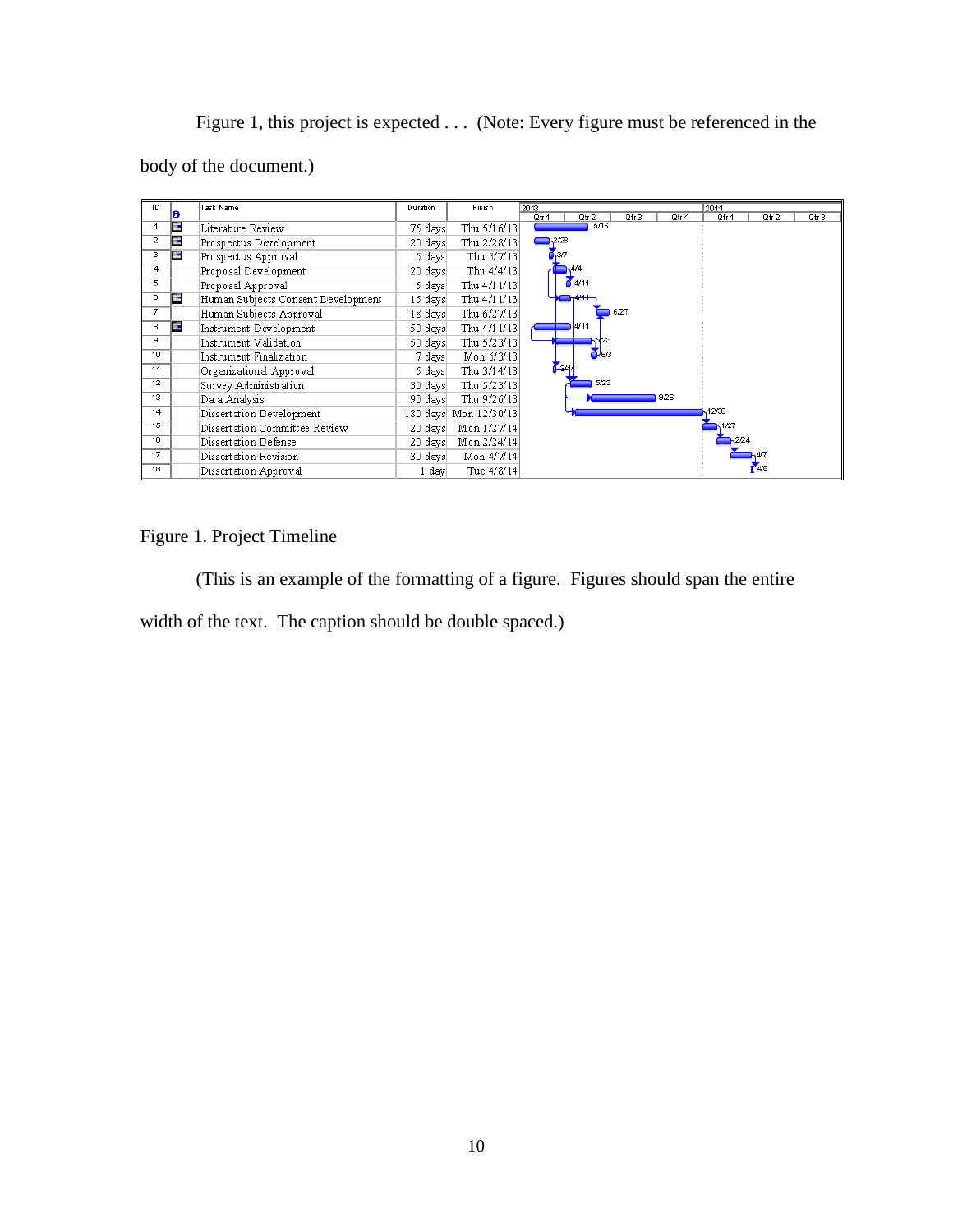## **Conclusion**

<span id="page-13-0"></span>(Replace the text below with your conclusion.)

This section should be a summary and concluding statement about your research idea, including the possible benefits that may result from the successful completion of the study. [Appendix D: COT PhD Dissertation Candidacy Qualifying Examination Policy](#page-21-0) is attached as a reference to guide you. Do not include it as part of your prospectus.

The final steps in creating your prospectus include spelling and grammar-checking the document, and refreshing all fields (to make sure page numbers, figure numbers, etc. have been correctly updated).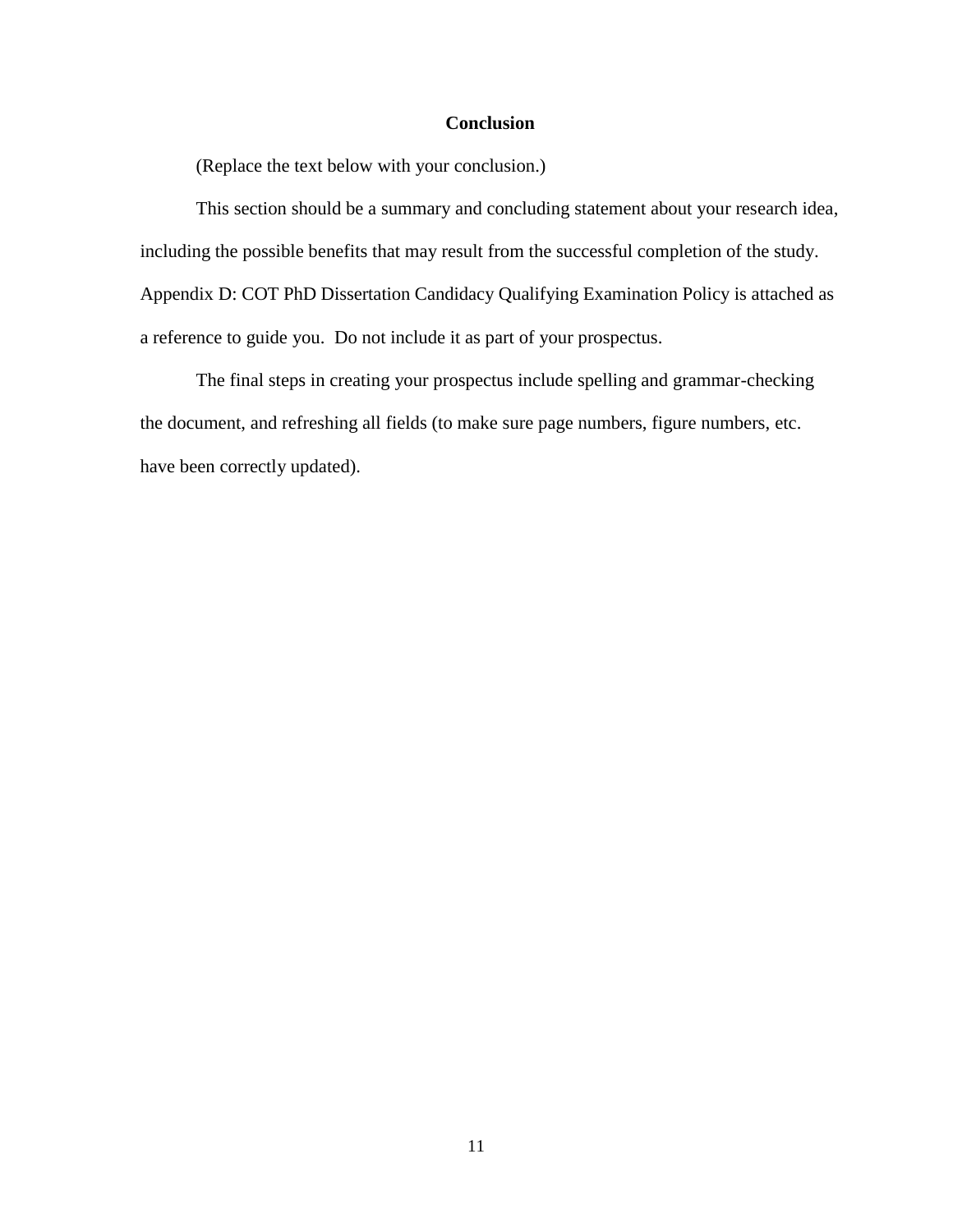#### **References**

<span id="page-14-0"></span>(Remove the following text. Include only your reference list.) Begin the References section on a new page. The use of ten or more cited references will be expected by your examination committee. Eight or more should be used to provide evidence in support of the nature and significance of the problem described in your prospectus and at least one or two should be used in support of naming and describing your generic research design. You must list all the references you cite in the text of your prospectus, and you must reference every source you cite (American Psychological Association, 2009; Eastern Michigan University, 2012a).

While the following is an example of the format and spacing for your reference list, you should not include style manuals in your list; include only references related to the technical content of your prospectus.

American Psychological Association. (2009). *Publication manual of the American Psychological Association* (6th ed.). Washington, DC: Author.

Eastern Michigan University. (2012a, Fall). *Dissertation Manual.* Retrieved August 1, 2013, from http://www.emich.edu/graduate/students/doctoral/forms.php

Eastern Michigan University. (2012b). *Ph.D. in technology program: Student Handbook.* Ypsilanti, MI: Author. Retrieved August 1, 2013, from http://www.emich.edu/cot/phd/main/resources.html

<span id="page-14-1"></span>Tillman, T. (1998). *Taxonomy of research designs.*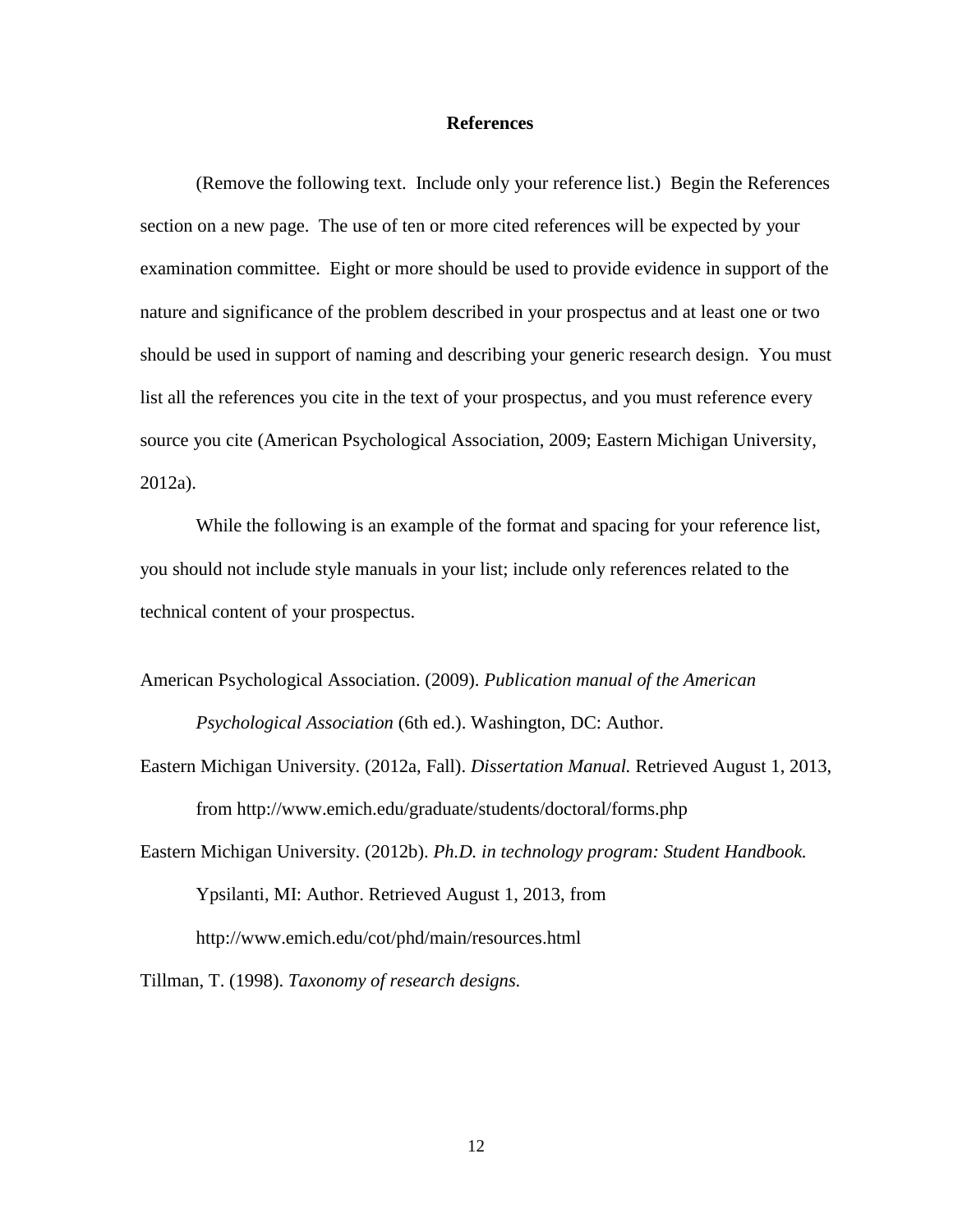# **Appendices**

(This page should only have the title "Appendices" on it.)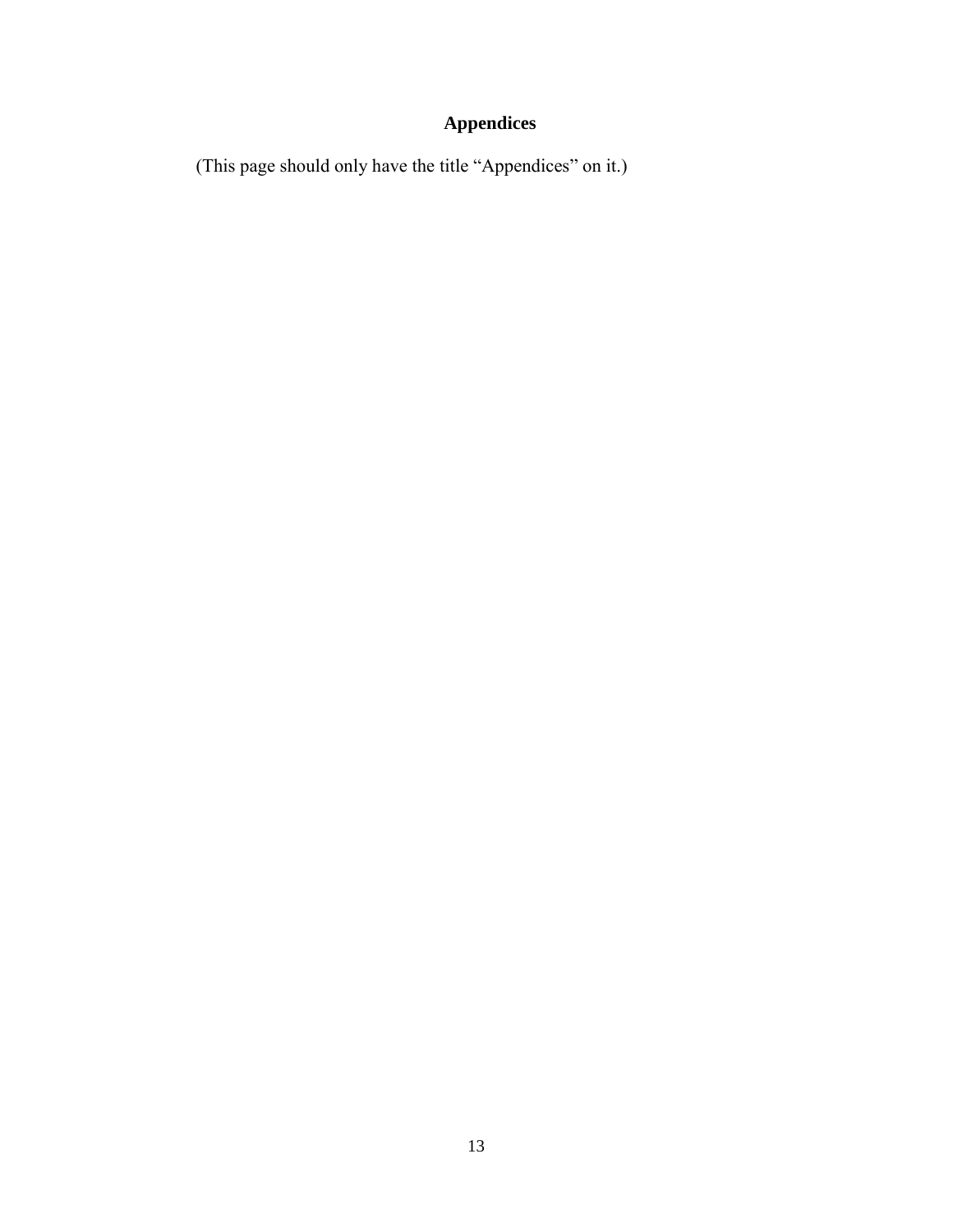#### **Appendix A: Levels of Headings**

<span id="page-16-0"></span>Level 1:

#### **Centered, Boldface, Uppercase and Lowercase Heading**

Then your paragraph begins below, indented like a regular paragraph.

Level 2:

#### **Flush Left, Boldface, Uppercase and Lowercase Heading**

Then your paragraph begins below, indented like a regular paragraph.

Level 3:

**Indented, boldface, lowercase paragraph heading ending with a period.** Your paragraph begins right here, in line with the heading.

#### Level 4:

*Indented, boldface, italicized, lowercase paragraph heading ending with a period.*

Your paragraph begins right here, in line with the heading.

#### Level 5:

*Indented, italicized, lowercase paragraph heading ending with a period.* Your paragraph begins right here, in line with the heading. (Tip: this works best if you create the entire paragraph in normal font, then paint in the formatting for the heading.)

Note: For headings at Levels 3-5, the first letter of the first word in the heading is uppercase, and the remaining words are lowercase, except for proper nouns and the first word to follow a colon. Also, it works best if you create the entire paragraph in normal font, then paint in the formatting for the heading.

<span id="page-16-1"></span>Figure 2. Sample levels of headings, APA Style Headings, 6th Edition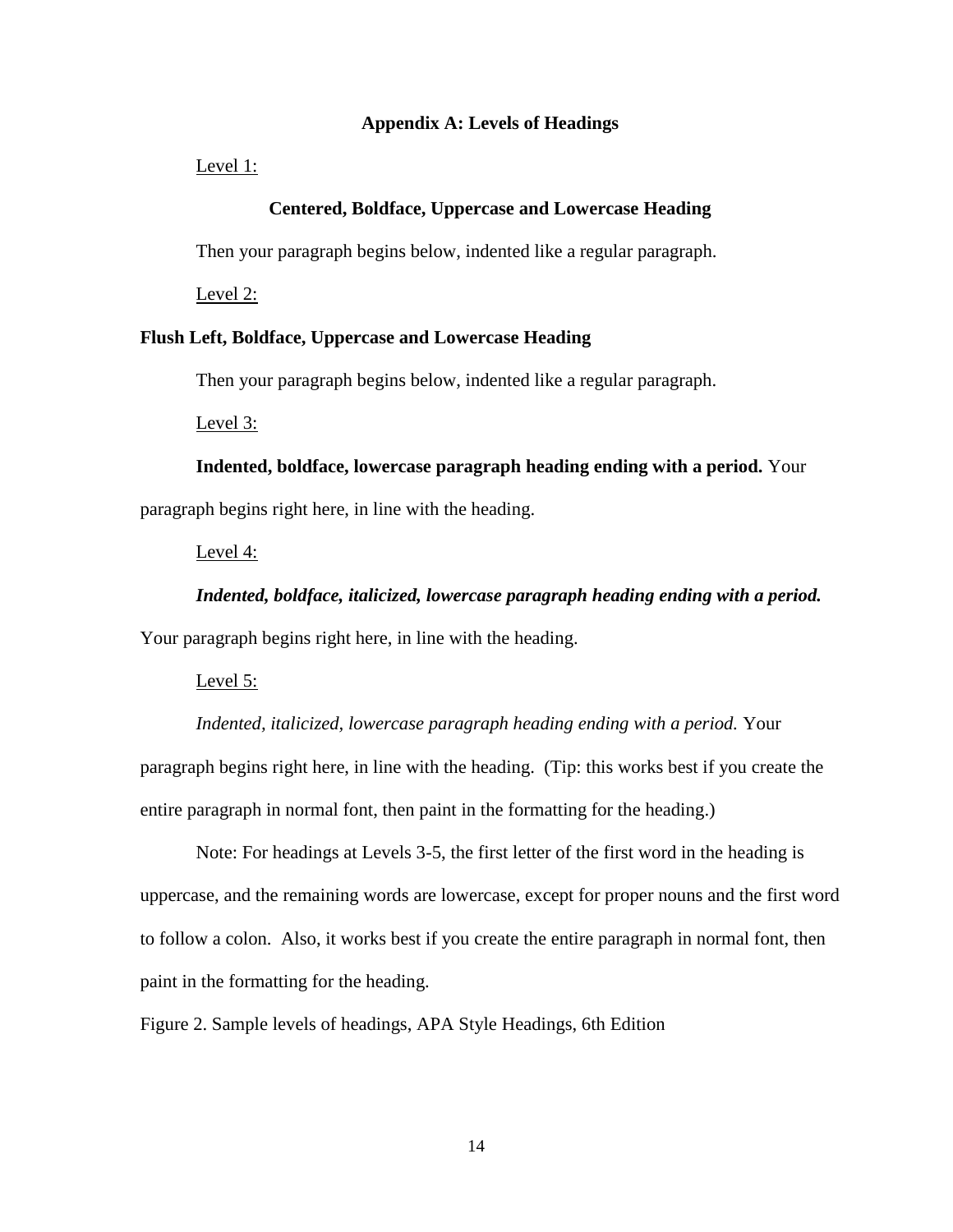## **Appendix B: Taxonomy of Research Frameworks**

<span id="page-17-0"></span>Will be added by the first class.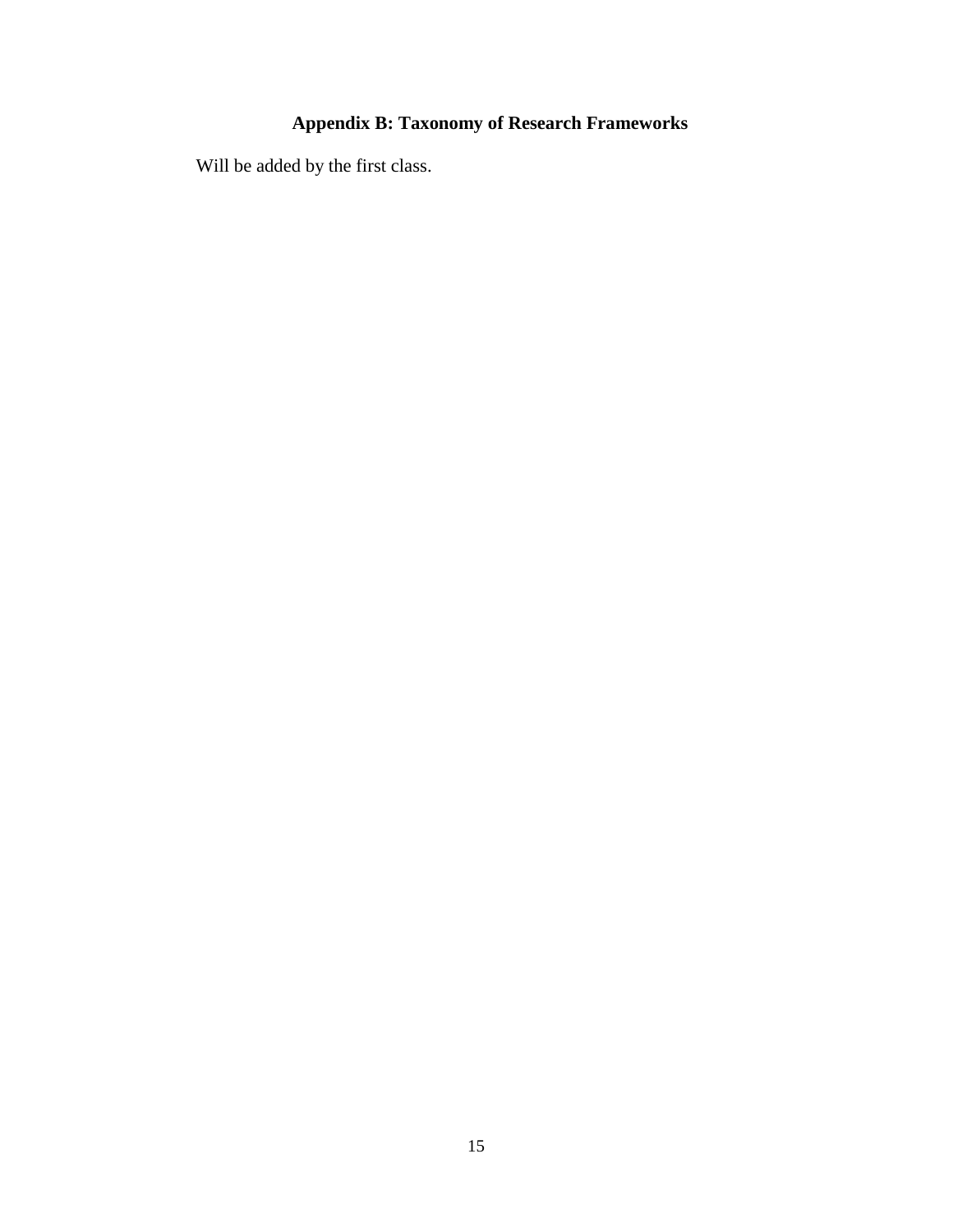## <span id="page-18-0"></span>**Appendix C: Taxonomy of Research Designs by T. Tillman**

- I. Qualitative Research (Naturalistic Inquiry, Field Research) Uncovers information about a phenomenon in its natural context in order to examine complex behaviors and interactions and to derive grounded theory directly from the data.
	- A. Historical Research
	- B. Grounded Theory Studies
	- C. Ethnographic Studies
	- D. Anthropological Studies
	- E. Case Studies
	- F. Delphi Studies
- II. Descriptive Research Describes the characteristics or relationships of past or existing phenomenon chosen by the researcher, but not under the researcher's control.
	- A. Sample Survey Research
		- 1. Opinion Survey Studies
		- 2. Descriptive Statistical Survey Studies
	- B. Mathematical Modeling
	- C. Correlational Research
		- 1. Relationship Studies
		- 2. Prediction Studies
	- D. Causal-Comparative Research
	- E. Meta-Analysis
- III. Experimental Research Examines cause-and-effect relationships where the researcher controls (a) the group assignment of subjects, (b) conditions, and/or (c) treatments in order to determine the effect upon criterion variables.
	- A. Pre-Experimental Designs
		- 1. One-Shot Case Study Design
		- 2. One Group Pretest-Posttest Design
		- 3. Static Group Comparison Design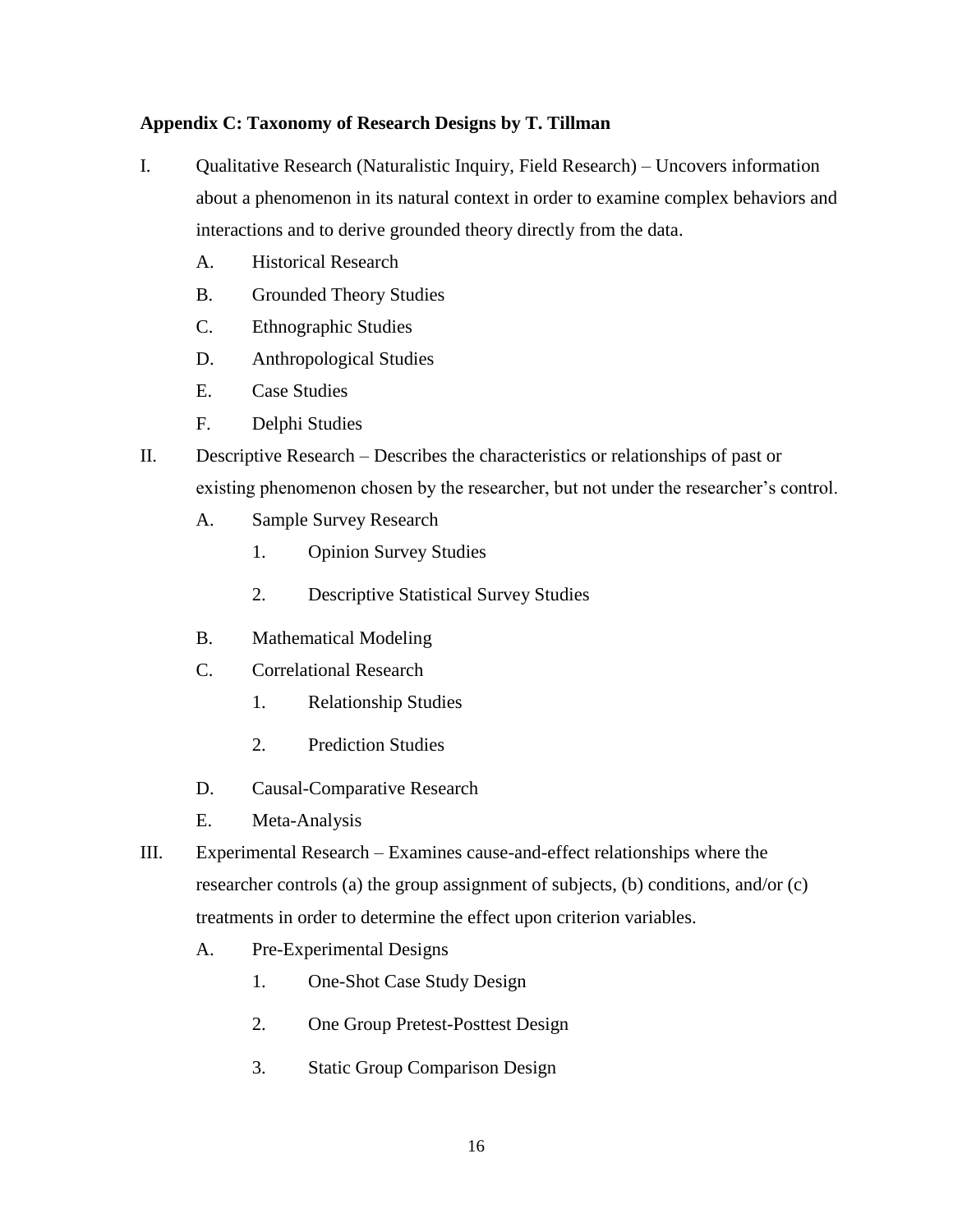- B. Quasi-Experimental Designs
	- 1. Weak Quasi-Experimental Designs
		- a. Single-Subject Repeated Measurements Design
			- (1) Case Study Design
			- (2) Baseline Design
			- (3) Withdrawal Design
			- (4) ABAB Designs
			- (5) ABAC Designs
			- (6) Multiple Baseline Designs
		- b. Interrupted Time Series Designs
		- c. Cross-Sectional (Regression-Discontinuity) Design
	- 2. Strong Quasi-Experimental Designs
		- a. Nonrandomized Group Multiple Time Series Design
		- b. Nonrandomized Group Pretest-Posttest Design
- C. True Experimental Designs
	- 1. Posttest Only Control Group Design
	- 2. Pretest-Posttest Control Group Design
	- 3. Solomon Four Group Design
	- 4. Randomized Group Multiple Time Series Design
	- 5. Factorial Designs
		- a. 2x2
		- b.  $2x3$
		- c. 3x3
		- d. other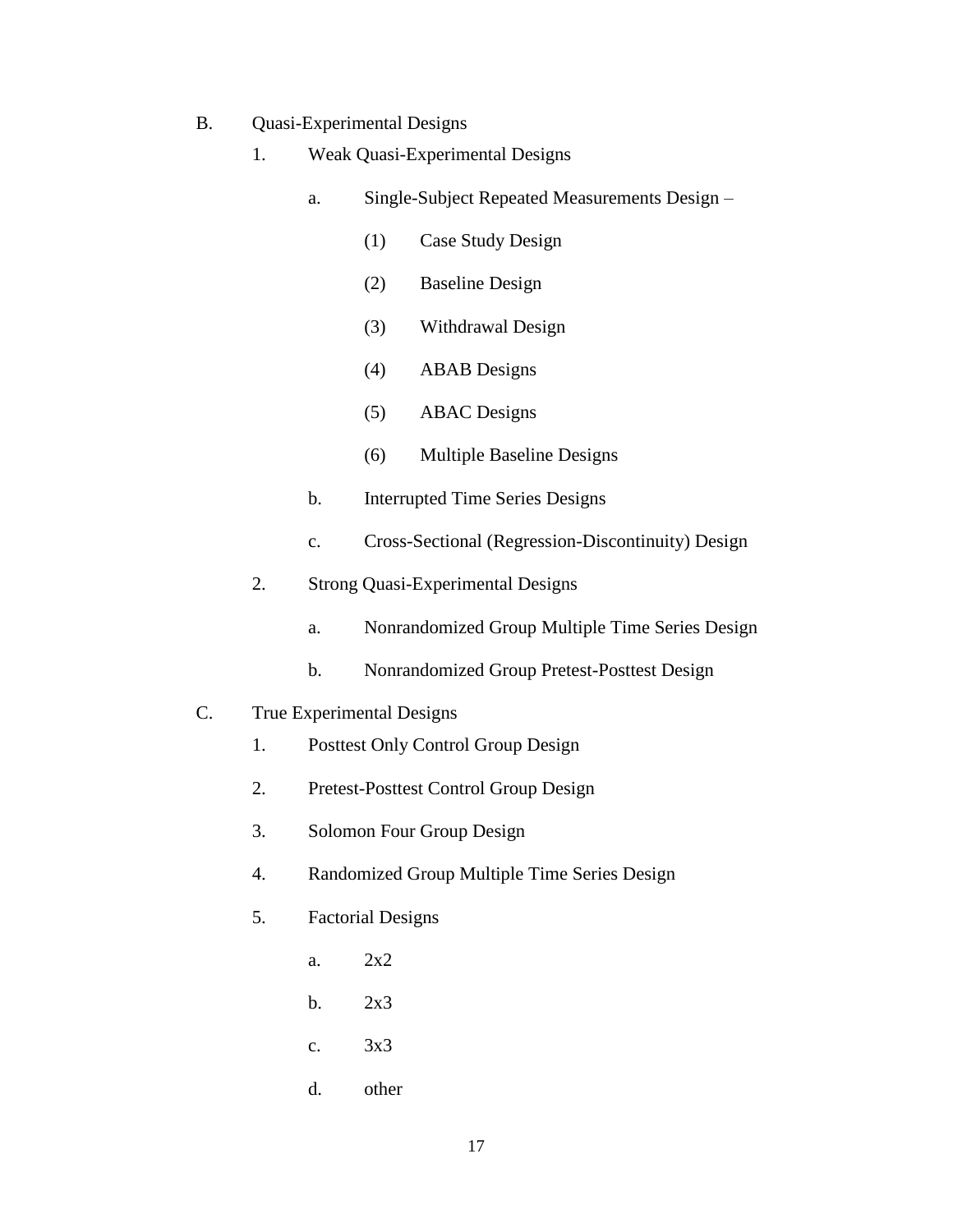# 6. Taguchi Designs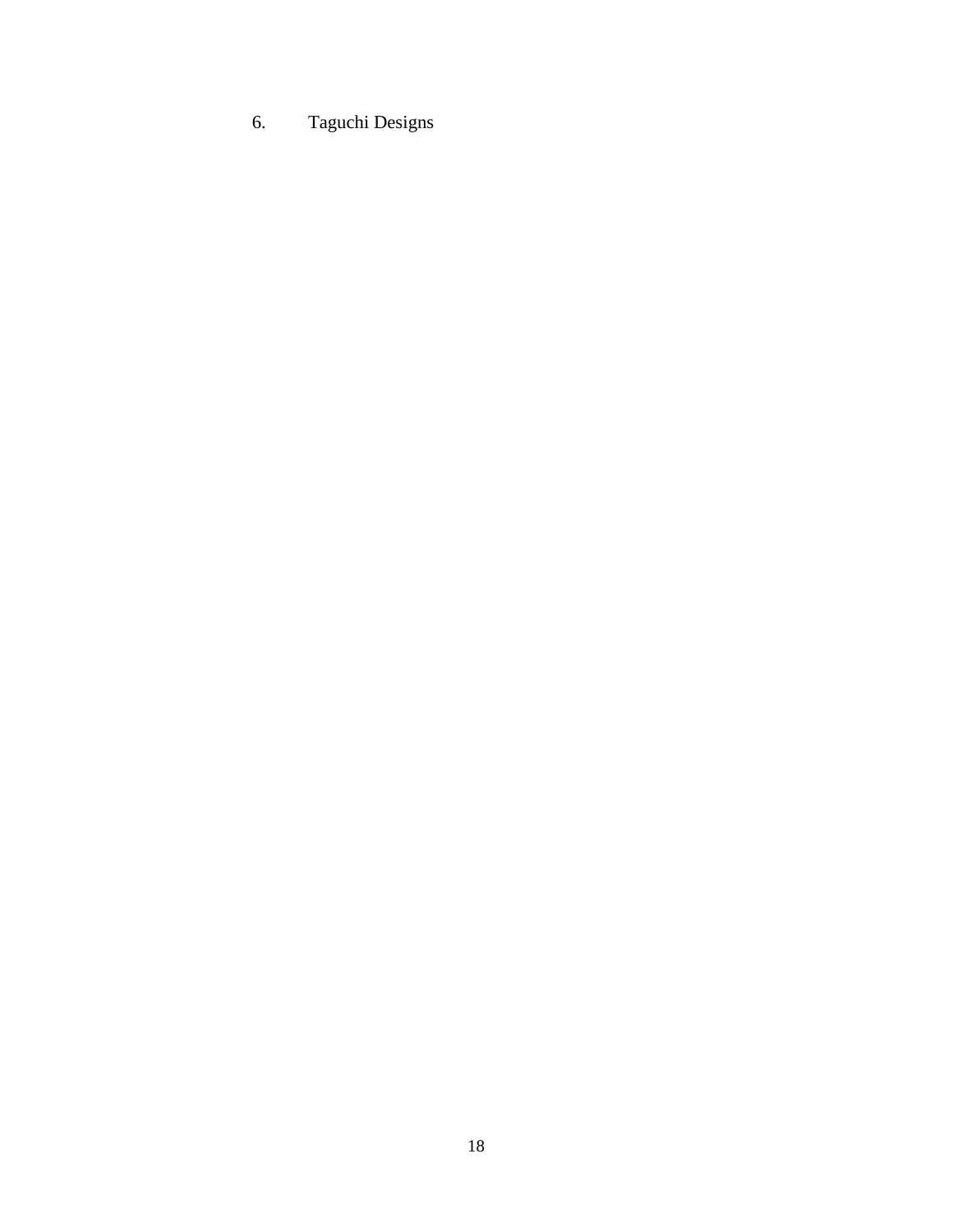#### <span id="page-21-0"></span>**Appendix D: COT PhD Dissertation Candidacy Qualifying Examination Policy**

<span id="page-21-1"></span>**Candidacy qualifying exam.** The student must complete a candidacy examination prior to begin working on their dissertation research proposal. To be eligible for the examination, the student must have completed the following four research courses: COT 710, COT 711, COT 712 and COT 795. The COT 795 class has been designed specifically to prepare students for their candidacy examination. Once a student has passed COT 795 (Note: the student and committee chair may also determine that a portion of all cognate or specialization courses must be completed as well). he or she may register for the candidacy seminar course – COT 894 – with the approval of their dissertation chair. The student may ask their academic adviser to serve as their dissertation chair, or they may ask another faculty member to fill that role. The purpose of this examination is to determine the student's ability to:

- (a.) Identify research problems in technology and apply a range of different research methods that could be used to collect and analyze data and/or information to resolve those problem(s);
- (b.) Find, analyze, integrate, synthesize, and evaluate literature related to their research problem(s);
- (c.) Document research plans clearly and formally in writing using EMU PhD dissertation format and APA style requirements; and
- (d.) Coherently present and defend his/her research plans in a formal academic setting that is fundamentally based on a format similar to the dissertation proposal and final dissertation defense environment.

19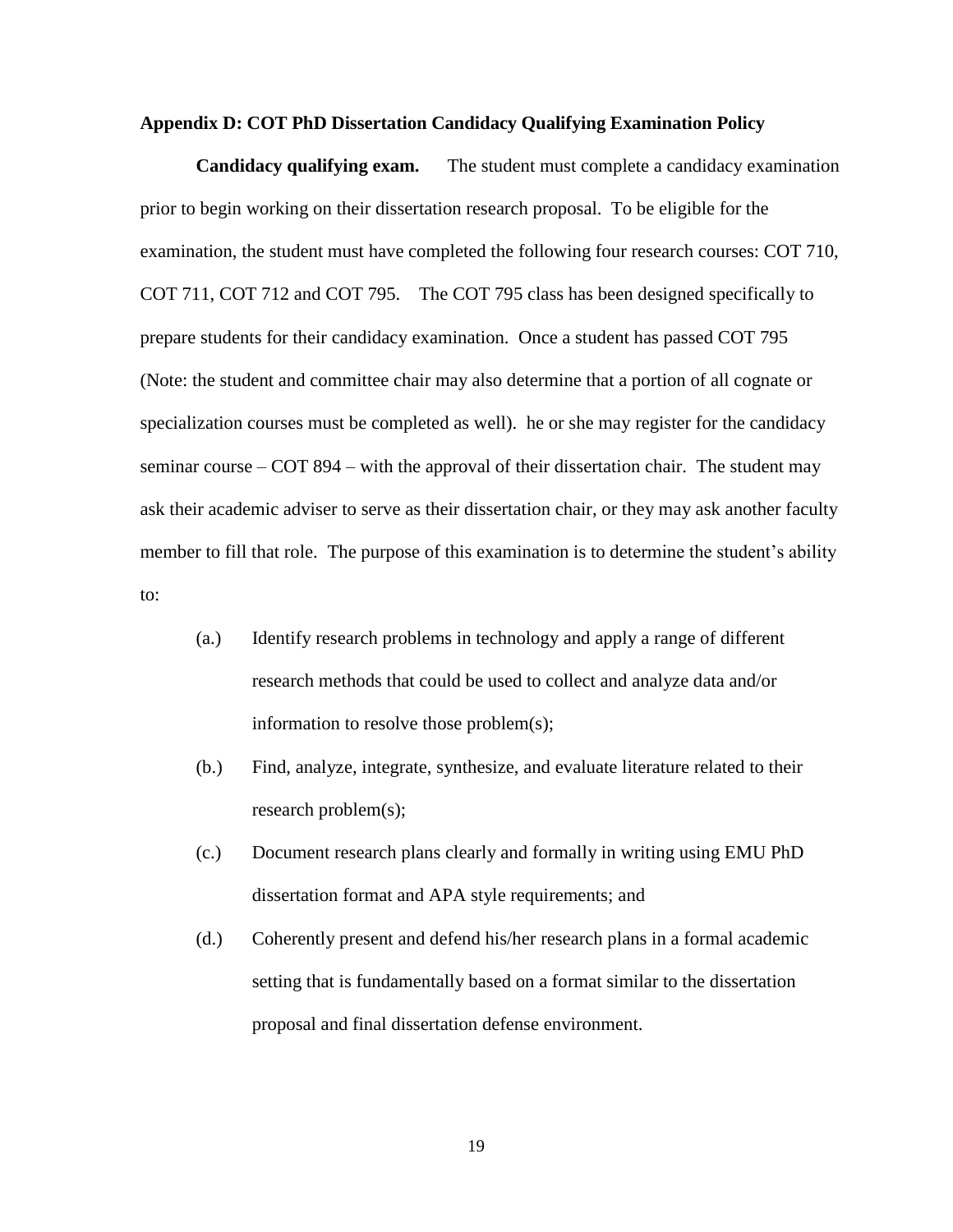During the candidacy examination, the student is required to write and present three different types of prospecti reflecting the three different research methodologies (qualitative, descriptive, and experimental), as described in [Appendix C: Taxonomy of Research Designs](#page-18-0) [by T. Tillman.](#page-18-0)

Each prospectus report may be on the same topic or different topics, but must follow the template provided in this document.

<span id="page-22-0"></span>**Forming the candidacy examination committee.** The candidacy examination committee is formed by the student with guidance from the PhD Program Coordinator. All members of the Candidacy Examination Committee must be members of the COT faculty. The committee should consist of the following members:

- (a.) Student dissertation chair (committee chair)
- (b.) Two research methods faculty

**Scheduling and conducting the candidacy exam.** After the student's three written research prospecti have been reviewed and approved by his/her dissertation chair, the student will distribute copies to the rest of the candidacy examination committee members no later than 10 days prior to the scheduled candidacy examination meeting. Scheduling a room for this meeting is the responsibility of the student, with the help of the PhD program associate in 109 Sill Hall. At the meeting, the student will present a 10-minute PowerPoint® presentation on each prospectus. The remainder of the exam meeting will consist of questions from the committee to determine if the student's ideas are viable, and to ensure that the student understands basic research techniques to initiate doctoral level research.